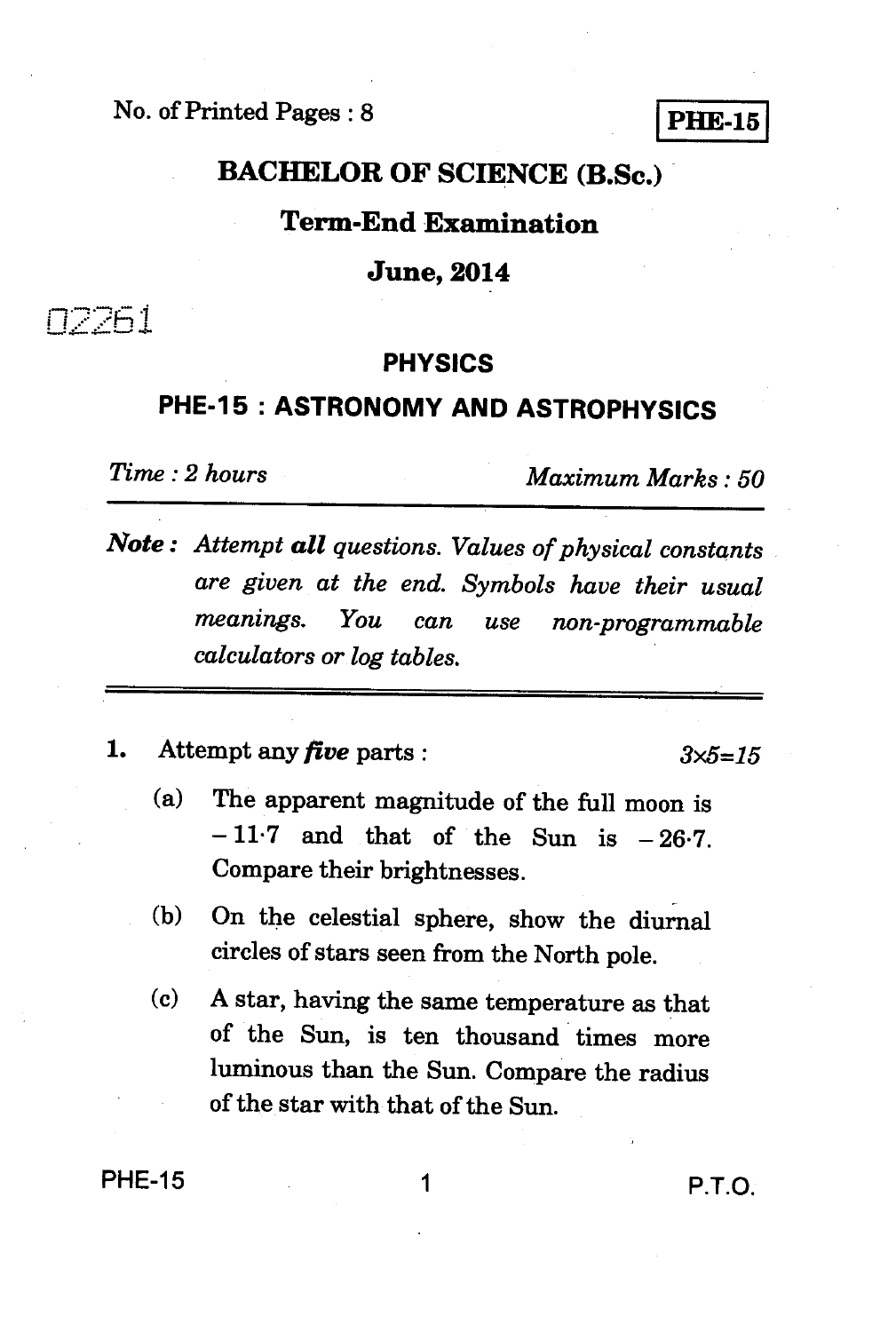- (d) Solar corona can be observed only during total solar eclipse. Explain.
	- (e) What do you understand by interstellar reddening ? How is it caused ?
	- (f) Sketch the mass-radius plot for white dwarf stars and explain its importance.
	- (g) Explain why older galaxies should be redder.
	- (h) State Hubble's law. Estimate the age of the universe given that the Hubble's constant is 70 km/Mpc.
- **2.** With proper sketches, explain the horizon coordinate system to locate the position of a star. What are the shortcomings of this system ? How are these shortcomings removed in the universal equatorial system ?  $5+2+3=10$

### **OR**

Derive the Virial theorem. Use the theorem to estimate the mass of a star cluster with a radius of  $10^{18}$  m. It is given that the stars have random velocities of the order of  $10^5 \text{ ms}^{-1}$ .  $5+5=10$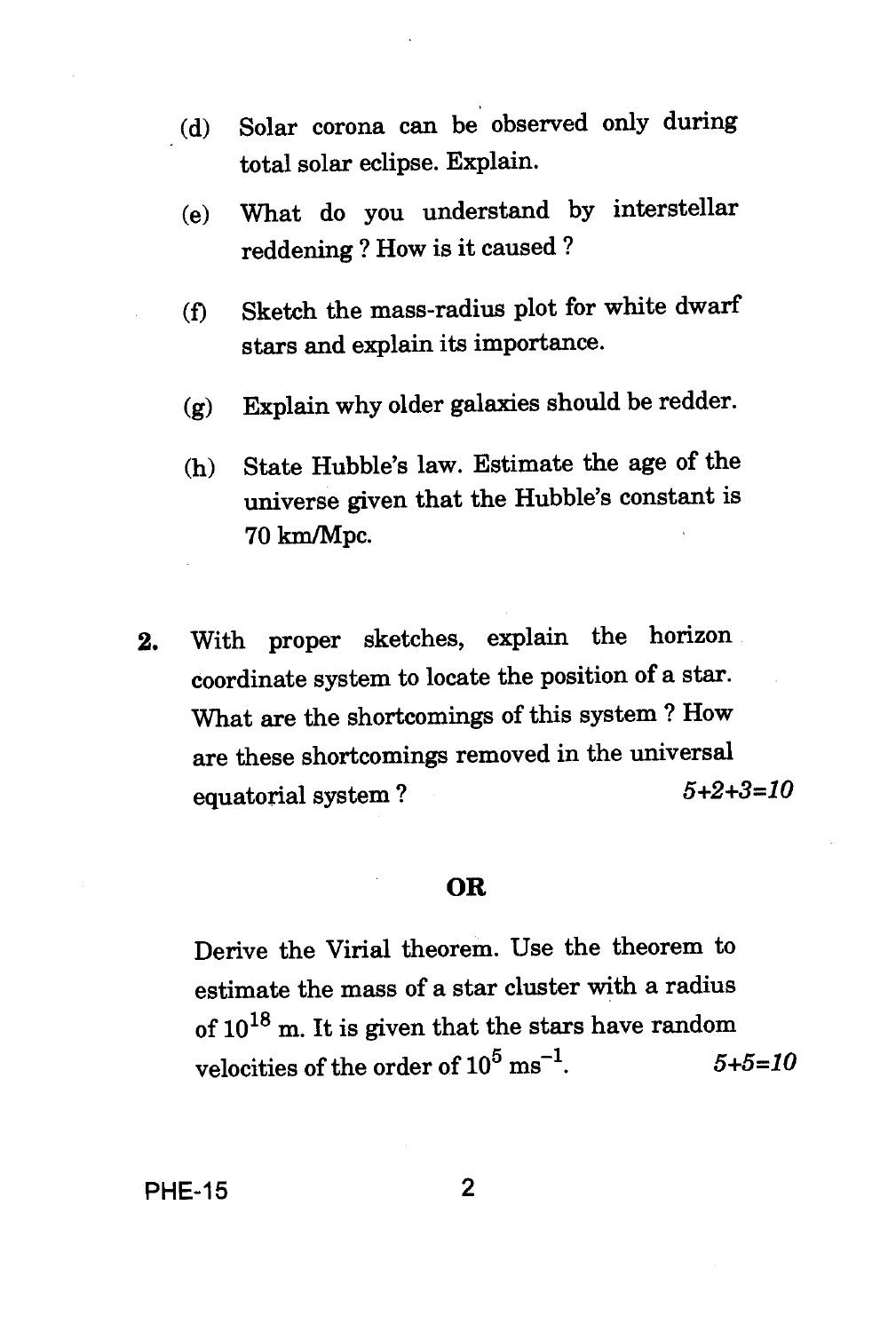**3. What are sunspots ? Explain why the temperature of the sunspots is lower than the surroundings. Sketch the structure of a sunspot. Explain what causes a solar flare.**  $1+3+3+3=10$ 

## **OR**

**What is meant by a polytropic change ? Starting with the equations of hydrostatic equilibrium and mass continuity, obtain Lane — Emden equation for a polytropic index 'n'.** 2+8=10

**4. What is Jeans mass ? Derive its expression stating your assumptions.** 2+8=10

### **OR**

**What is meant by Schwarzschild radius ? Why do we call Schwarzschild radius the event horizon ? Calculate the Schwarzschild radius for the Sun.** 3+2+5=10

**5. What do you understand by an active galaxy ? The distance of an emission cloud from the centre of an active galaxy is estimated to be 0.043 pc. Calculate the corresponding velocity given that the mass of the central compact object**  in the galaxy is  $10^7 M_{\odot}$  .  $2+3=5$ 

#### **OR**

**Explain how cepheid variables are used to estimate astronomical distances. 5**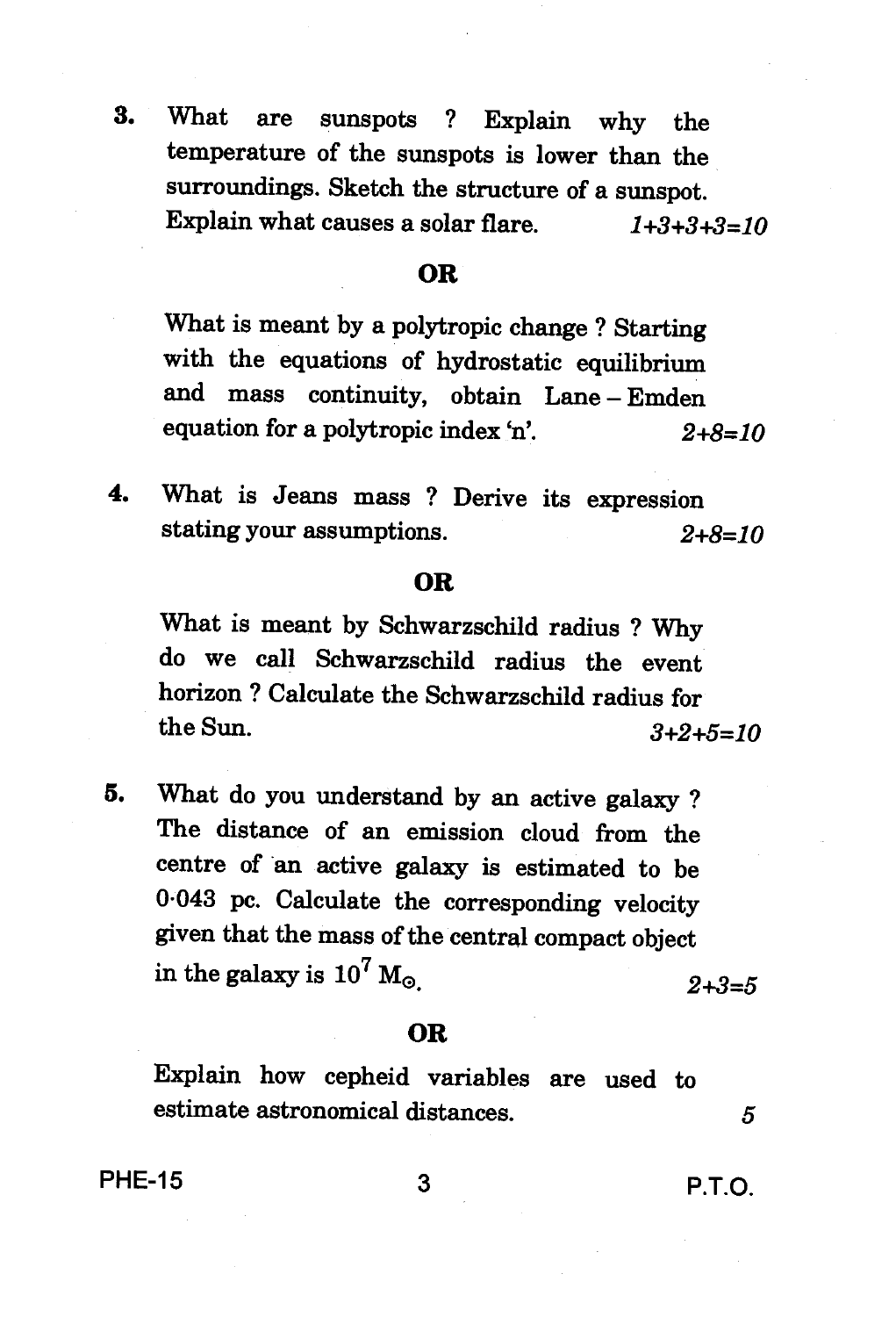*Physical constants :* 

$$
R_{\odot} = 7 \times 10^{8} \text{ m}
$$
  
\n
$$
M_{\odot} = 2 \times 10^{30} \text{ kg}
$$
  
\n
$$
L_{\odot} = 4 \times 10^{26} \text{ W}
$$
  
\n
$$
G = 6.7 \times 10^{-11} \text{ m}^{3} \text{ kg}^{-1} \text{ s}^{-2}
$$
  
\n
$$
k_{\text{B}} = 1.38 \times 10^{-23} \text{ J K}^{-1}
$$
  
\n
$$
c = 3 \times 10^{8} \text{ m s}^{-1}
$$
  
\n
$$
1 \text{ pc} = 3.1 \times 10^{16} \text{ m}
$$

**PHE-15 4**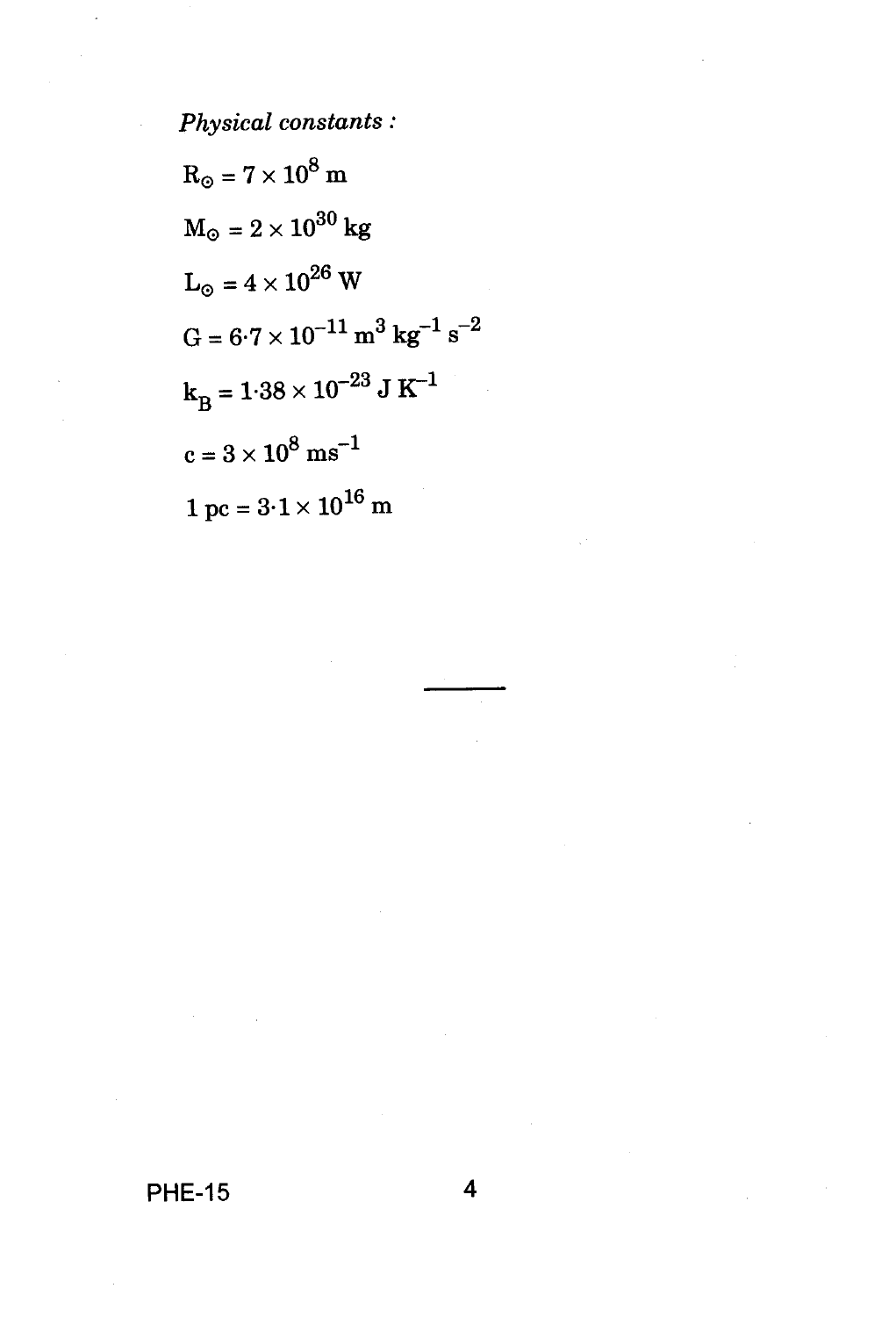पी.एच.ई.-15

# विज्ञान स्नातक (बी.एस सी.) सत्रांत परीक्षा

## जून, 2014

# भौतिक विज्ञान

# पी.एच.ई.-15: खगोलिकी और खगोल भौतिकी

समय : 2 घण्टे

 $\mathbf{L}_{\text{unstable}}$ 

अधिकतम अंक : 50

सभी प्रश्न कीजिए । भौतिक नियतांकों के मान अंत में दिए गए नोट: हैं । प्रतीकों के अपने सामान्य अर्थ हैं । आप अप्रोग्रामीय कैलकुलेटरों अथवा लॉग सारणियों का प्रयोग कर सकते हैं ।

कोई *पाँच* भाग हल कीजिए :  $\mathbf{1}$ .

 $3x5 = 15$ 

- (क) पूर्ण चंद्र का दृष्ट कांतिमान  $-11.7$  है तथा सूर्य का – 26·7 । इनकी द्युतियों की तुलना कीजिए ।
- (ख) खगोल पर उत्तर ध्रुव से प्रेक्षित तारों के दैनिक वृत्त दिखाइए ।
- (ग) एक तारे, जिसका तापमान सूर्य के तापमान के बराबर है, की ज्योति सूर्य की ज्योति की दस हजार गुना है। तारे की त्रिज्या की तुलना सूर्य की त्रिज्या से कीजिए ।

**PHE-15** 

P.T.O.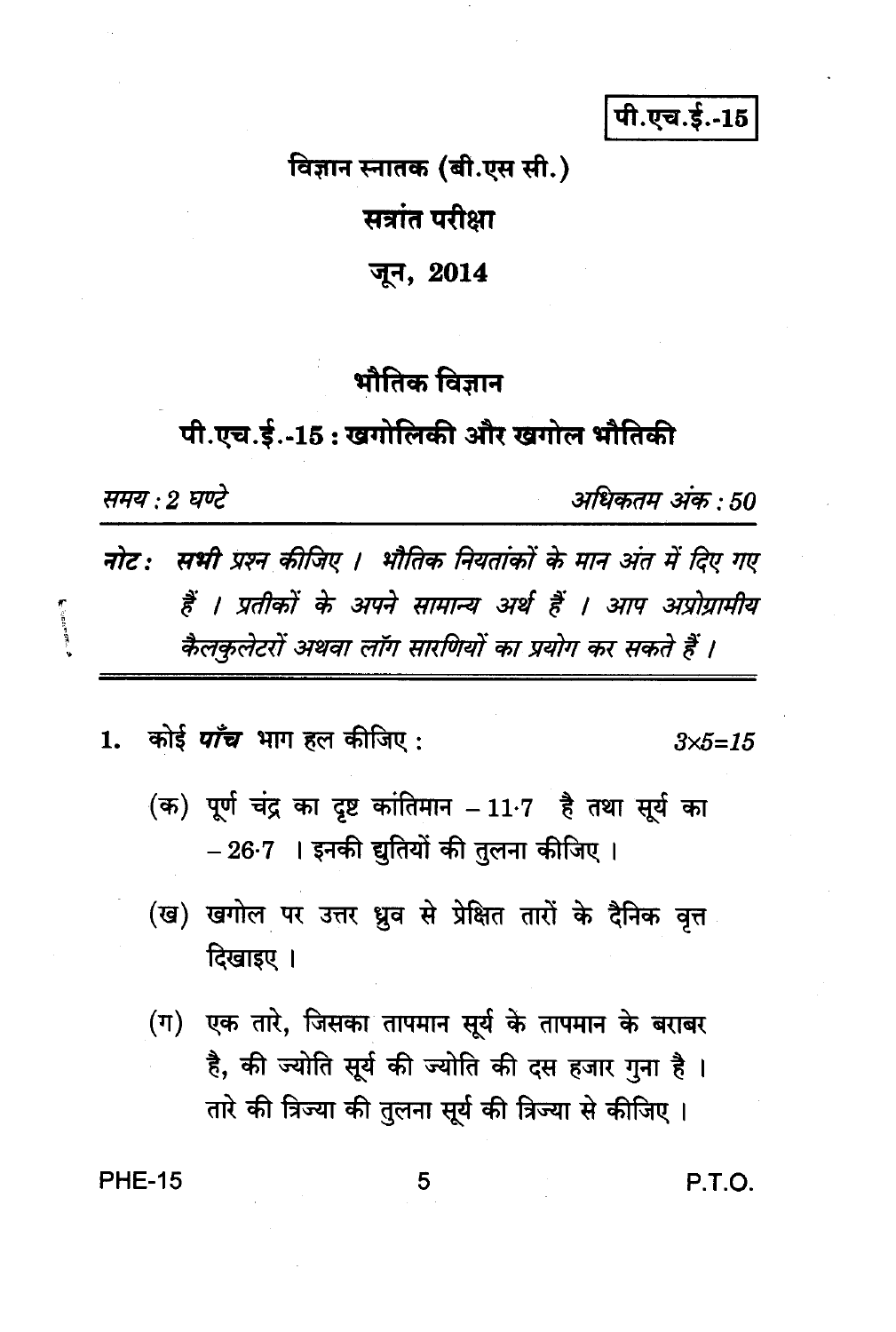- (घ) सौर किरीट केवल पूर्ण सूर्य ग्रहण के समय ही देखा जा सकता है। इस तथ्य को समझाइए।
- (ङ) अंतरातारकीय रक्तीकरण से आप क्या समझते हैं ? यह किन कारणों से होता है ?
- (च) श्वेत वामन तारों के लिए द्रव्यमान-त्रिज्या आलेख आरेखित कीजिए तथा इसका महत्त्व समझाइए ।
- (छ) समझाइए कि पुरानी मंदाकिनियाँ लाल क्यों दिखनी चाहिए ।
- (ज) हबल का नियम बताइए । यदि हबल स्थिरांक का मान 70 km/Mpc दिया गया है, तो ब्रह्मांड की आयु का अनुमानित मान परिकलित कीजिए ।
- उपयुक्त रेखाचित्रों की सहायता से, क्षितिज निर्देशांक प्रणाली  $2.$ द्वारा किसी तारे का स्थान निर्धारित करने की प्रक्रिया समझाइए । इस प्रणाली की कमियाँ क्या हैं ? इन कमियों को सार्विक विषुवतीय प्रणाली द्वारा किस प्रकार दर किया जाता है ?  $5 + 2 + 3 = 10$

## अथवा

विरियल प्रमेय व्युत्पन्न कीजिए । इस प्रमेय का उपयोग कर  $10^{18}$  m त्रिज्या वाले तारा गुच्छ का द्रव्यमान अनुमानित कीजिए । यह दिया गया है कि तारों के यादृच्छिक वेगों का मान  $10^5\,{\rm m s}^{-1}$ कोटि का है।  $5 + 5 = 10$ 

**PHE-15** 

6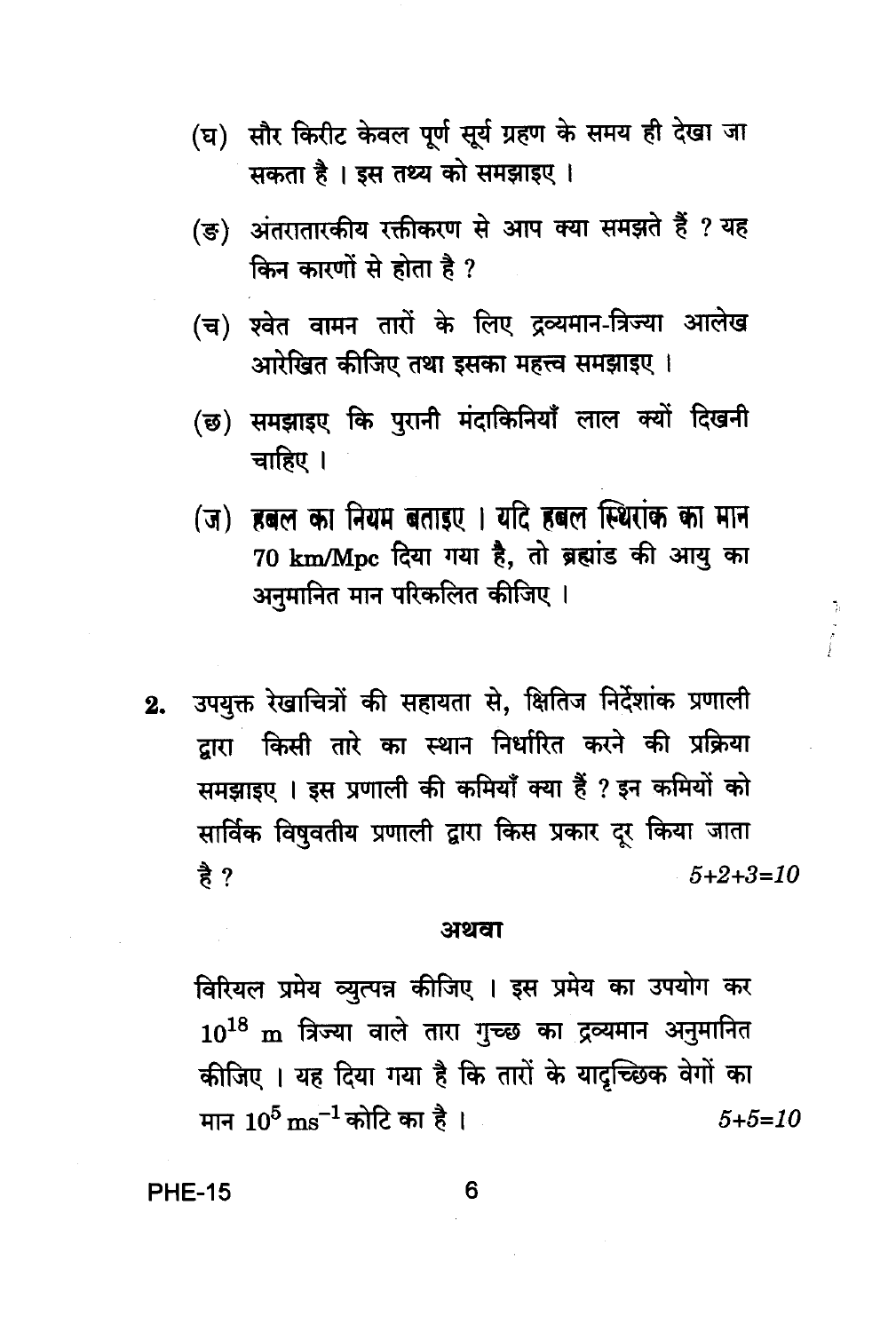3. सूर्य कलंक क्या हैं ? समझाइए कि सूर्य कलंक का तापमान उसके आस-पास के तापमान से कम क्यों होता है। किसी सूर्य कलंक की संरचना आरेखित कीजिए । समझाइए कि सौर प्रज्वाल किन कारणों से उत्पन्न होता है।  $1+3+3+3=10$ 

## अथवा

बहुदैशिक परिवर्तन से आप क्या समझते हैं ? द्रवस्थैतिक साम्यावस्था समीकरण तथा द्रव्यमान सांतत्य समीकरण से आरंभ कर, बहुदैशिक घातांक 'n' के लिए लेन-एमडन समीकरण प्राप्त कीजिए ।  $2 + 8 = 10$ 

जीन्स द्रव्यमान क्या है ? किए गए अभिधारणाओं को लिख कर  $4.$ जीन्स द्रव्यमान के लिए व्यंजक व्युत्पन्न कीजिए ।  $2 + 8 = 10$ 

## अथवा

श्वार्ज़चाइल्ड त्रिज्या से आप क्या समझते हैं ? श्वार्ज़चाइल्ड त्रिज्या को हम घटना क्षितिज क्यों कहते हैं ? सूर्य के लिए श्वार्ज़चाइल्ड त्रिज्या का मान परिकलित कीजिए ।  $3+2+5=10$ 

सक्रिय मंदाकिनी से आप क्या समझते हैं ? किसी सक्रिय 5. मंदाकिनी के केन्द्र से एक उत्सर्जन बादल की दूरी का अनुमानित मान 0.043 pc है । यदि मंदाकिनी के केन्द्रीय संहत पिंड का द्रव्यमान  $10^7 \ {\rm M}_{\odot}$  दिया गया है, तो संगत वेग का मान परिकलित कीजिए ।  $2 + 3 = 5$ 

### अथवा

7

समझाइए कि खगोलिकीय दूरियों को अनुमानित करने के लिए सेफ़ीड चरों का किस प्रकार उपयोग किया जाता है।

**PHE-15** 

P.T.O.

5